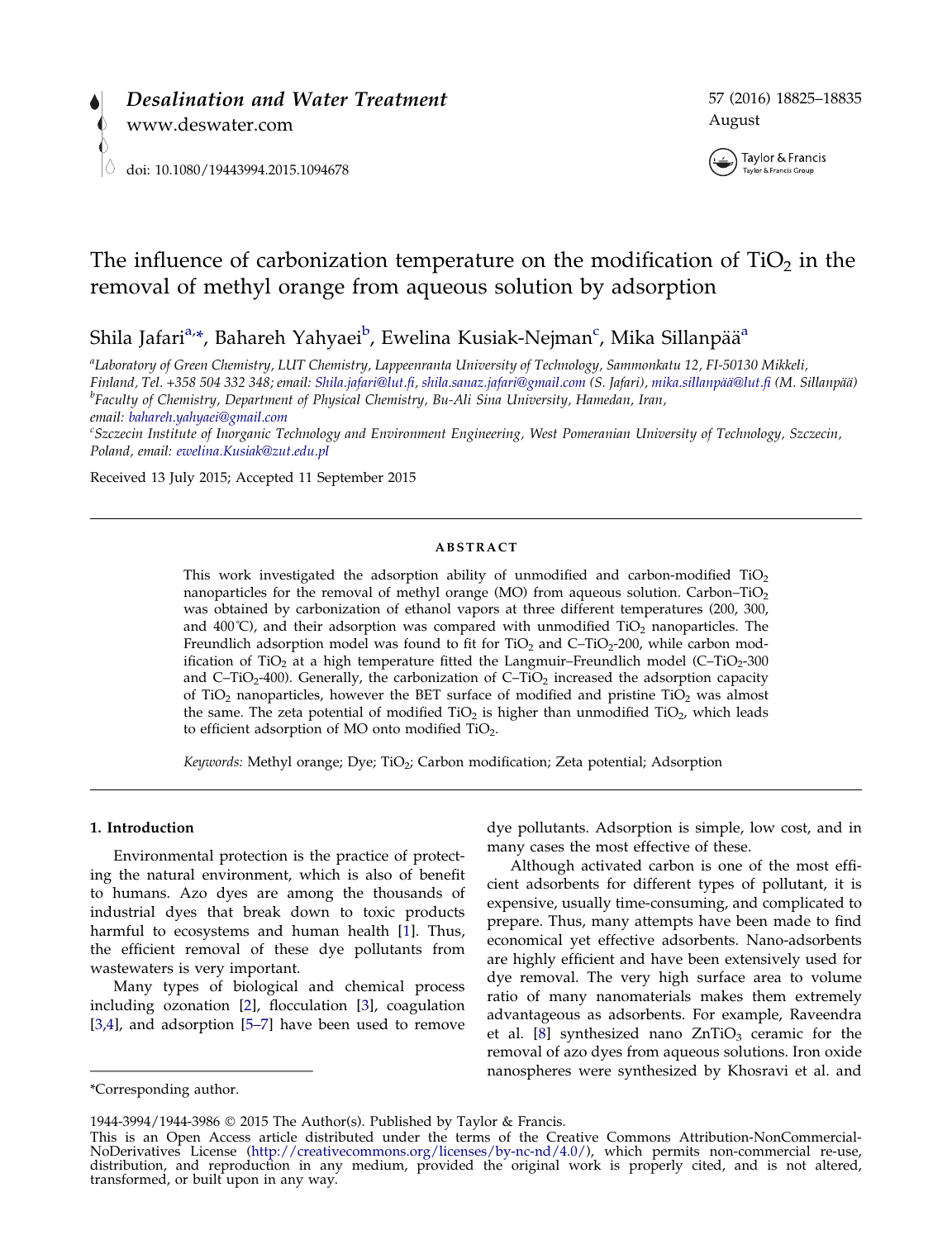used to remove anionic dyes from water [\[9](#page-10-0)]. Wu et al. used a hydrothermal procedure to prepare magnetic Fe<sub>3</sub>O<sub>4</sub>@C nanoparticles for dye adsorption [[10](#page-10-0)].

Nanostructured titanium dioxide  $(TiO<sub>2</sub>)$ , which is a semiconductor material, is nontoxic, inexpensive, active in reactions, and chemically stable [[11–14](#page-10-0)]. Therefore, it has many applications, including its use as an adsorbent [\[7,15,16](#page-10-0)]. TiO<sub>2</sub> has also been applied to remove anionic dye pollutants from wastewaters. The main issue in applying  $TiO<sub>2</sub>$  as an adsorbent is the problem of separation from an aqueous medium. Separation techniques, such as membrane filtration [[17\]](#page-10-0) are expensive. Yet commercial  $TiO<sub>2</sub>$  does not show a very high adsorption capacity for dye removal compared to activated carbons [\[6](#page-10-0)]. Doping the other materials to  $TiO<sub>2</sub>$  is an effective method to improve its adsorbent and photocatalytic character, also enhancing the separation efficiency.

The modification of  $TiO<sub>2</sub>$  with carbon creates a synergetic effect established by the adsorption capacity of activated carbon and the photoactivity of  $TiO<sub>2</sub>$ [[11,18,19\]](#page-10-0). Carbon-modified  $TiO<sub>2</sub>$  has been used to adsorb azo dyes, such as reactive red 198 and direct green 99, [[1\]](#page-9-0) or reactive black 5 diazo dye [[20](#page-10-0)]. These studies show that the combination of activated carbons and TiO<sub>2</sub> nanoparticles can produce a proper adsorbent which has both high adsorption capacity and excellent photocatalytic activity.

In the present study, carbon-modified  $TiO<sub>2</sub>$  $(C-TiO<sub>2</sub>)$  was prepared by ethanol carbonization and used for the removal of methyl orange (MO) dye pollutant from aqueous solution. The characterization of the prepared adsorbents was carried out by SEM images,  $N_2$  adsorption/desorption isotherm, and XRD patterns. UV–vis spectroscopy was used to follow the adsorption process. The adsorption equilibrium, adsorption kinetics, and the effect of pH on dye removal efficiency were investigated. The effect of carbonization temperature on the zeta potential (ZP) and removal efficiency of MO by the prepared adsorbents was also studied. The ability to recover an alternative adsorbent is important from both an economic and a practical perspective. Thus, desorption studies were also performed.

# 2. Experimental

#### 2.1. Materials

MO sodium salt dye was supplied by J.T. Baker and used without further purification.  $TiO<sub>2</sub>$  (nanopowder avg size = 25 nm with a chemical purity of  $≥99.5$ ) was purchased from Sigma–Aldrich and used as a precursor for the modification of  $TiO<sub>2</sub>$  (C–TiO<sub>2</sub>).

#### 2.2. Instruments

MO concentration was analyzed by UV–vis spectroscopy using a Jasco V-670 spectrophotometer (Jasco, Japan). The X-ray diffraction (XRD) patterns of modified  $TiO<sub>2</sub>$  were obtained with a PANalytical  $X$ Pert PRO alpha 1 diffractometer. Cu K $\alpha$ 1 radiation  $(1.5406 \text{ Å}; 45 \text{ kV}, 30 \text{ mA})$  was used, generated by primary beam Johansson monochromator. The Hitachi S-4800 (Hitachi, Japan) Ultra-High Resolution Scanning Electron Microscope (SEM) was used to analyze the morphology and size of the adsorbents.

 $N_2$  adsorption–desorption isotherms were obtained with an ASAP2010 (Micromeritics). The samples were outgassed at  $100^{\circ}C$  for 12 h, before nitrogen adsorption. The pore volume distributions as a function of pore size was calculated based on the Dubinin– Radushkevich equation using adsorption branches of the measured isotherm.

FTIR type Vertex 70 by Bruker Optics (Germany) was used to identify the surface functional groups of the prepared adsorbents. The FTIR spectra were recorded at 4 cm<sup>-1</sup> resolution from 400 to 4,000 cm<sup>-1</sup> and 100 scans per sample. The surface charge and point of zero charge of the modified and unmodified  $TiO<sub>2</sub>$  were determined by isoelectric point titration as a function of pH using a Zetasizer Nano ZS (ZEN3500, Malvern). The determination of carbon was obtained using an Organic Elemental Analyzer Flash 2000 (Thermo Scientific, Germany).

## 2.3. Preparation of carbon-modified  $TiO<sub>2</sub>$

The carbon-modified  $TiO<sub>2</sub>$  was prepared using the method described by Janus et al. [[21\]](#page-10-0). The installation setup used for adsorption preparation is schematically shown in Fig. [1](#page-2-0).

Briefly,  $1 g$  of TiO<sub>2</sub> in a porcelain boat was modified with carbon by heating up to the specified temperature with a pipe furnace under ethanol vapor for 40 min and maintaining that temperature for 1 h. The ethanol vapor was prepared by bubbling pure argon through ethanol at room temperature.

Commercial  $TiO<sub>2</sub>$  consists of a mixture of anatase/rutile phases [[22\]](#page-10-0). Previously, we have shown that up to 600˚C the phase ratio of anatase to rutile remained nearly constant and phase transition was not observed [[6\]](#page-10-0). Thus, to investigate only the influence of carbonization temperature on the removal efficiency of  $C-TiO<sub>2</sub>$  adsorbents, these were synthesized at temperatures of 200, 300, and 400˚C. The C–TiO<sub>2</sub> samples were identified as C–TiO<sub>2</sub>-200,  $C-TiO<sub>2</sub>-300$ , and  $C-TiO<sub>2</sub>-400$ , based on their carbonization temperatures.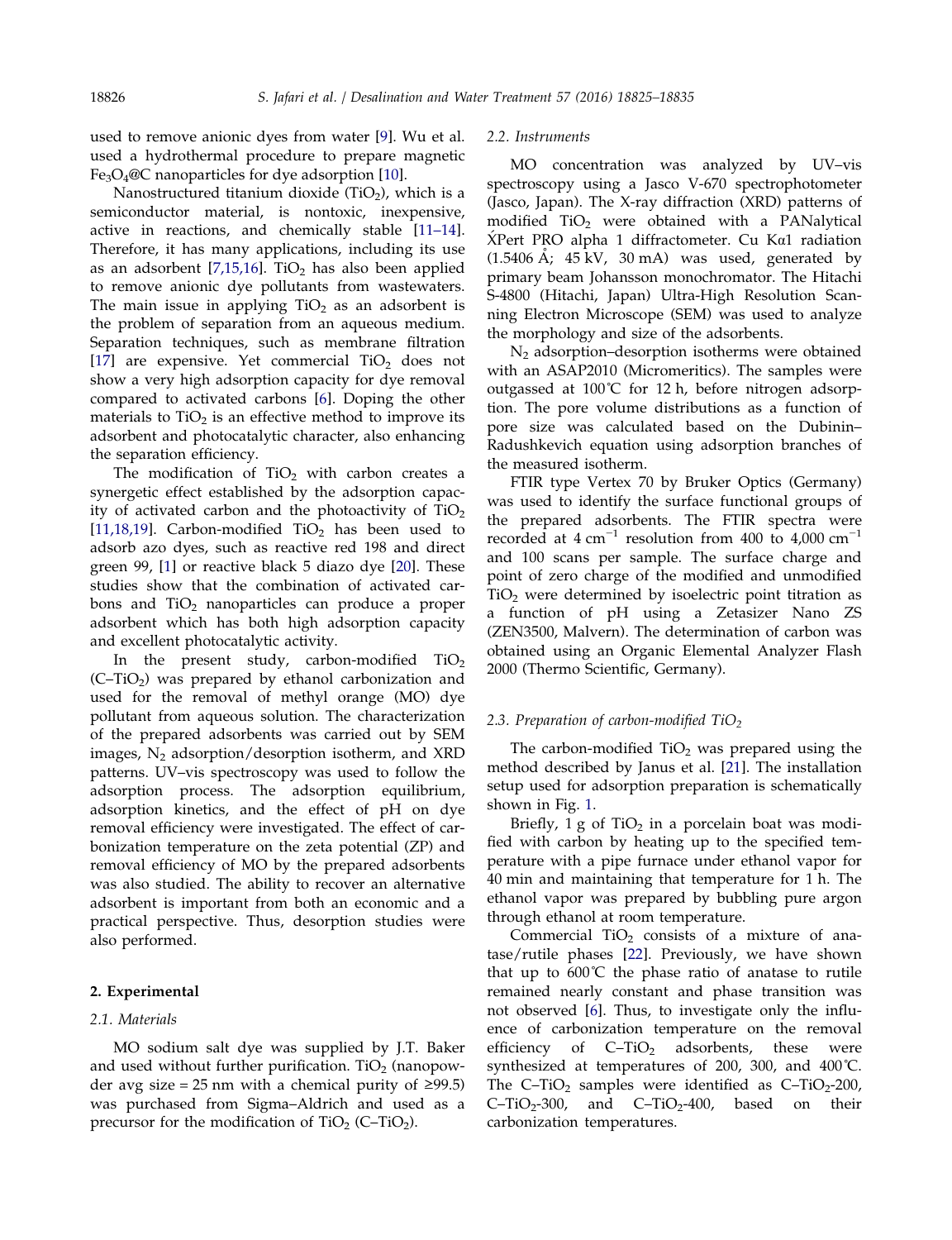<span id="page-2-0"></span>

Fig. 1. Schematic presentation of installation setup for the synthesis of  $C-TiO<sub>2</sub>$  [\[21](#page-10-0)].

 $\overline{4}$ 

Notes: (1) Gas cylinder with argon, (2) controller, (3) Dreschel bottle with ethanol, (4) pipe furnace, (5) Dreschel bottle with ethanol,  $(4)$  pipe furnace, combustion boat with powder sample, and (6) scrubber.

## 2.4. Batch adsorption experiments

#### 2.4.1. Adsorption kinetics and equilibrium

In order to evaluate the adsorption characterization of the synthesized adsorbents and to determine their adsorption capacity, adsorption kinetic and equilibrium studies were performed.

For the kinetic adsorption study 10 mL of a solution of 10 mg/L MO with 0.02 g of each  $C-TiO<sub>2</sub>$  adsorbents was placed in a shaker (200 rpm and 25˚C) and the residual MO concentration at the proper time intervals,  $C_t$ , was determined at 473 nm. The amount of adsorbed MO per unit mass of the adsorbents at time  $t$ ,  $q_t$ , was calculated by Eq. (1):

$$
q_t = \frac{C_0 - C_t}{m} \times V \tag{1}
$$

where  $C_0$  (mg/L) is the initial concentration of the dye,  $V$  (L) is the solution volume, and  $m$  (g) is the mass of the adsorbent.

For the equilibrium experiments, a series of solutions with different initial concentrations (4–18 mg/L) were prepared, then 10 mL of each solution with 0.02 g of the desired adsorbent was placed in a shaker (200 rpm and  $25^{\circ}$ C) for 24 h. The equilibrium concentration of MO and  $C_e$  was measured at 473 nm, and the amount of adsorbed dye per unit mass of the adsorbent at equilibrium,  $q_e$ , was calculated using Eq. (2):

$$
q_t = \frac{C_0 - C_e}{m} \times V \tag{2}
$$

## 2.5. Effect of pH

To investigate the adsorption efficiency of  $C-TiO<sub>2</sub>$ adsorbents at different pH, a series of MO solutions  $(6 \text{ mg/L})$  with different initial pH  $(2-10)$  were prepared, and 10 mL of each solution with 0.02 g of the desired adsorbent was shaken overnight. The removal percentage of MO was calculated by Eq. (3):

$$
\% \text{Re} = \frac{A_0 - A}{A_0} \times 100 \tag{3}
$$

where  $A_0$  and A are the initial and equilibrium absorbance of MO at 473 nm, respectively.

#### 2.6. Zeta potential

ZP is the electrical potential in the double layer at the interface between a particle, which moves in an electrical field and the surrounding liquid. Measuring ZP is also a method of characterizing the particle surface in the processes running on this surface. In this work, triton was used as a dispersing agent to predisperse the adsorbents in deionized water. To determine the ZP, 0.053 g of adsorbent and 0.25 mL of triton were added to 25 mL of deionized water and stirred for 10 min. This was then filled up to 50 mL with deionized water and subsequently mixed for 10 min. Next, the solution with a dilution ratio of 1:50 was stirred for 20 min.

#### 2.7. Desorption experiments

Five adsorption/desorption cycles were performed to evaluate  $C-TiO<sub>2</sub>$  adsorbent efficiency after recovery.

Firstly, 0.2 g of the desired adsorbent was loaded onto 50 mL of the MO solution with an initial concentration of 200 (mg/L), overnight. Then the adsorbent was separated and washed several times to remove unadsorbed MO traces. The adsorbent was dried in an oven at 80˚C overnight. The dried adsorbent was then washed with NaOH solution (1 M) several times until the elute pH became neutral. The adsorbent was washed with distilled water again and dried in an oven (80˚C, overnight). In order to evaluate the removal efficiency of the recovered adsorbent, the above procedure was repeated another four times. Since an amount of adsorbent is lost during elution, the ratio between the mass of the adsorbent and the volume of the MO solution was kept at 4  $(m_{\text{ad}}/V_{\text{sol}} = 4)$ . After each cycle, the removal percentage of MO by recovered  $C-TiO<sub>2</sub>$  adsorbents was calculated by Eq. (4):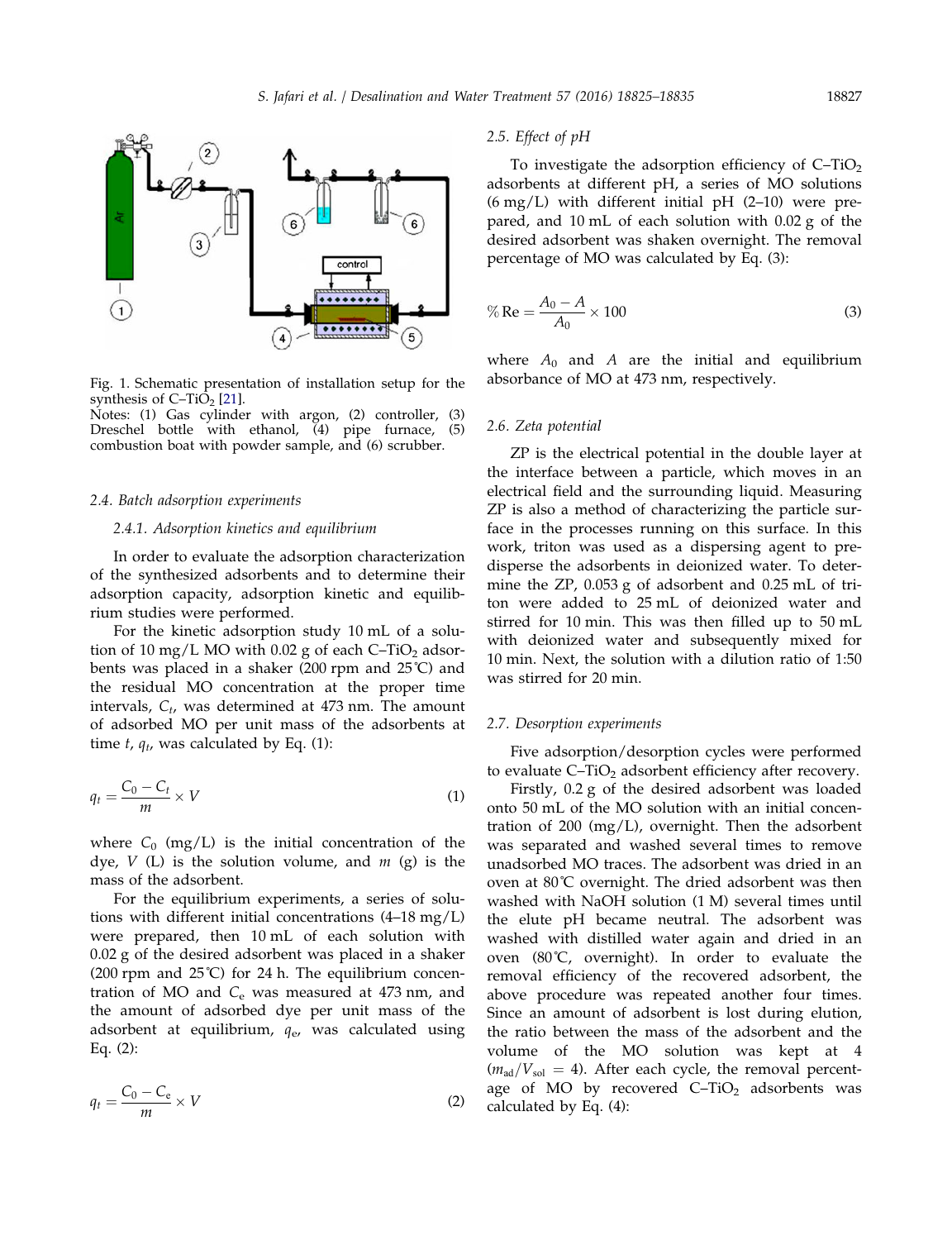$$
\% \text{Re} = \frac{(A_0 - A)}{A_0} \times 100 \tag{4}
$$

where  $A_0$  and A are the initial and equilibrium absorbance of MO at 473 nm in each cycle.

# 3. Results and discussion

#### 3.1. Characterization of  $C-TiO<sub>2</sub>$  adsorbents

The surface structures of the  $C-TiO<sub>2</sub>$  adsorbents were studied by SEM images. It can be seen from Fig. 2 that, all the  $C-TiO<sub>2</sub>$  samples consist of nanometer-size particles, like the  $TiO<sub>2</sub>$  precursor (Fig. 2(a)). The particle sizes of the  $TiO<sub>2</sub>$ , C–TiO<sub>2</sub>-200, and  $C-TiO<sub>2</sub>-300$  samples are about 30 and 50 nm (most particles are sized > 50 nm), respectively, and  $C-TiO<sub>2</sub>-400$  adsorbent (Fig. 2(d)) consists of particles with various sizes (20–60 nm). Thus, increasing the carbonization temperature to 300˚C increased the particle size (Fig. 2(b–d)).

Fig. [3](#page-4-0) shows the nitrogen adsorption/desorption isotherm of the obtained adsorbents. The type IV isotherm and textural properties of  $C-TiO<sub>2</sub>$  samples listed in Table [1](#page-4-0) reveal that the obtained adsorbents have a mesoporous structure. Table [1](#page-4-0) also shows that the total surface area was slightly increased by increasing the carbonization temperature. These data correspond to the SEM images.

The effect of carbonization temperature on the crystalline phase of  $C-TiO<sub>2</sub>$  samples was studied by XRD technique. Fig. [4](#page-5-0) shows the XRD patterns of the prepared adsorbents and  $TiO<sub>2</sub>$  precursor. It can be concluded that when  $TiO<sub>2</sub>$  nanoparticles were heated up to 400˚C, no phase transition occurred, which is in agreement with our previous work [\[6](#page-10-0)].

The FTIR spectra of the modified and unmodified  $TiO<sub>2</sub>$  are presented in Fig. [5.](#page-5-0) It can be observed that with increasing temperature, a new peak appeared in the range of 2,850–3,000 cm<sup>-1</sup> assigned to the methyl group. This indicates not only the presence of ethanol in carbonization, but also that temperature can be related to the increased amount of carbon on modified  $TiO<sub>2</sub>$  nanoparticles. This finding is in agreement with the obtained elemental analysis results: The highest carbon content was found in  $C-TiO<sub>2</sub>-400$  (6.3%), compared to  $0.12$  and  $4.53\%$  for C-TiO<sub>2</sub>-200 and  $C-TiO<sub>2</sub>-300$ , respectively. This marked increase in carbon content also corresponds to the introduction of a methyl group on the  $TiO<sub>2</sub>$  surface.

# 3.2. Kinetic and equilibrium studies

A high adsorption rate is very desirable in water purification applications.

Fig. [6](#page-5-0) shows the time dependency of the adsorption of MO by  $C-TiO<sub>2</sub>$  adsorbents. In each case, the dye removal was achieved within less than 60 min.



Fig. 2. SEM of (a) unmodified TiO<sub>2</sub>, (b) C–TiO<sub>2</sub>-200, (c) C–TiO<sub>2</sub>-300, and (d) C–TiO<sub>2</sub>-400. The scale bar represents 500 nm.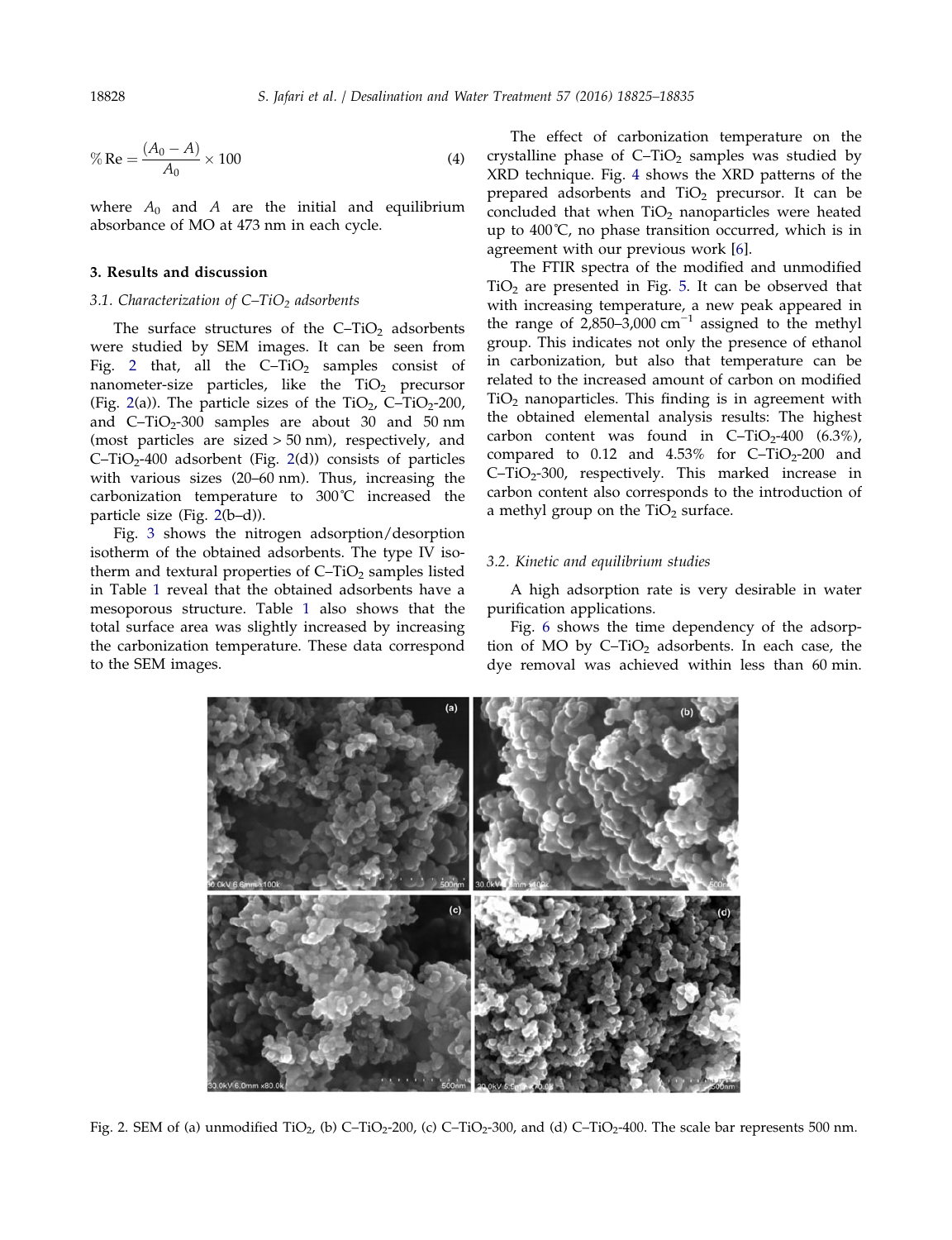<span id="page-4-0"></span>

Fig. 3. Nitrogen adsorption/desorption isotherm of (a)  $TiO<sub>2</sub>$ , (b) C– $TiO<sub>2</sub>$ -200, (c) C– $TiO<sub>2</sub>$ -300, and (d) C– $TiO<sub>2</sub>$ -400.

Table 1 Textual properties of  $TiO<sub>2</sub>$  and  $C-TiO<sub>2</sub>$  adsorbents

| Adsorbent        | $S_{\text{BET}}$ (m <sup>2</sup> /g) | $V_{\text{total }0.95}$ (cm <sup>3</sup> /g) | $V_{\text{mikro DR}}$ (cm <sup>3</sup> /g) | $V_{\text{mezo}}$ (cm <sup>3</sup> /g) |
|------------------|--------------------------------------|----------------------------------------------|--------------------------------------------|----------------------------------------|
| TiO <sub>2</sub> | 44                                   | 0.0163                                       | 0.016                                      | 0.003                                  |
| $C-TiO2-200$     | -51                                  | 0.710                                        | 0.020                                      | 0.690                                  |
| $C-TiO2-300$     | 52                                   | 0.49                                         | 0.020                                      | 0.47                                   |
| $C-TiO2-400$     | 53                                   | 0.790                                        | 0.020                                      | 0.770                                  |

The adsorption rate increased further with rising carbonization temperature. This result corresponds to the results of the nitrogen adsorption/desorption isotherm and SEM images. Indeed, the increase in adsorbent surface area with rising carbonization temperature leads to the increase in adsorption rate.

The kinetic data were analyzed with pseudo-firstorder (PFO) and pseudo-second-order rate equations [[6\]](#page-10-0). The integrated form of the PFO model can be expressed as:

$$
q_t = q_e(1 - \exp(-k_1 t))
$$
\n(5)

where  $q_t$  and  $q_e$  are the amounts of the dye adsorbed at time  $t$  and at equilibrium e, respectively, and  $k_1$  is the PFO rate coefficient.

The following equation shows the pseudo-secondorder (PSO) model [\[6](#page-10-0)]:

$$
q_t = \frac{k_2 q_c^2 t}{1 + k_2 q_c t} \tag{6}
$$

where  $k_2$  is the pseudo-second-order rate coefficient.

According to the obtained correlation coefficients, the experimental kinetic data were best fitted to the pseudo-second-order equation for the adsorption of MO onto the  $C-TiO<sub>2</sub>$  adsorbents. The fitting results are listed in Table [2](#page-6-0). The solid lines in Fig. [6](#page-5-0) show the predicted values of  $q_t$  based on the PSO model as a function of time.

Fig. [7](#page-6-0) shows the equilibrium data of MO adsorption onto the prepared adsorbents. These data show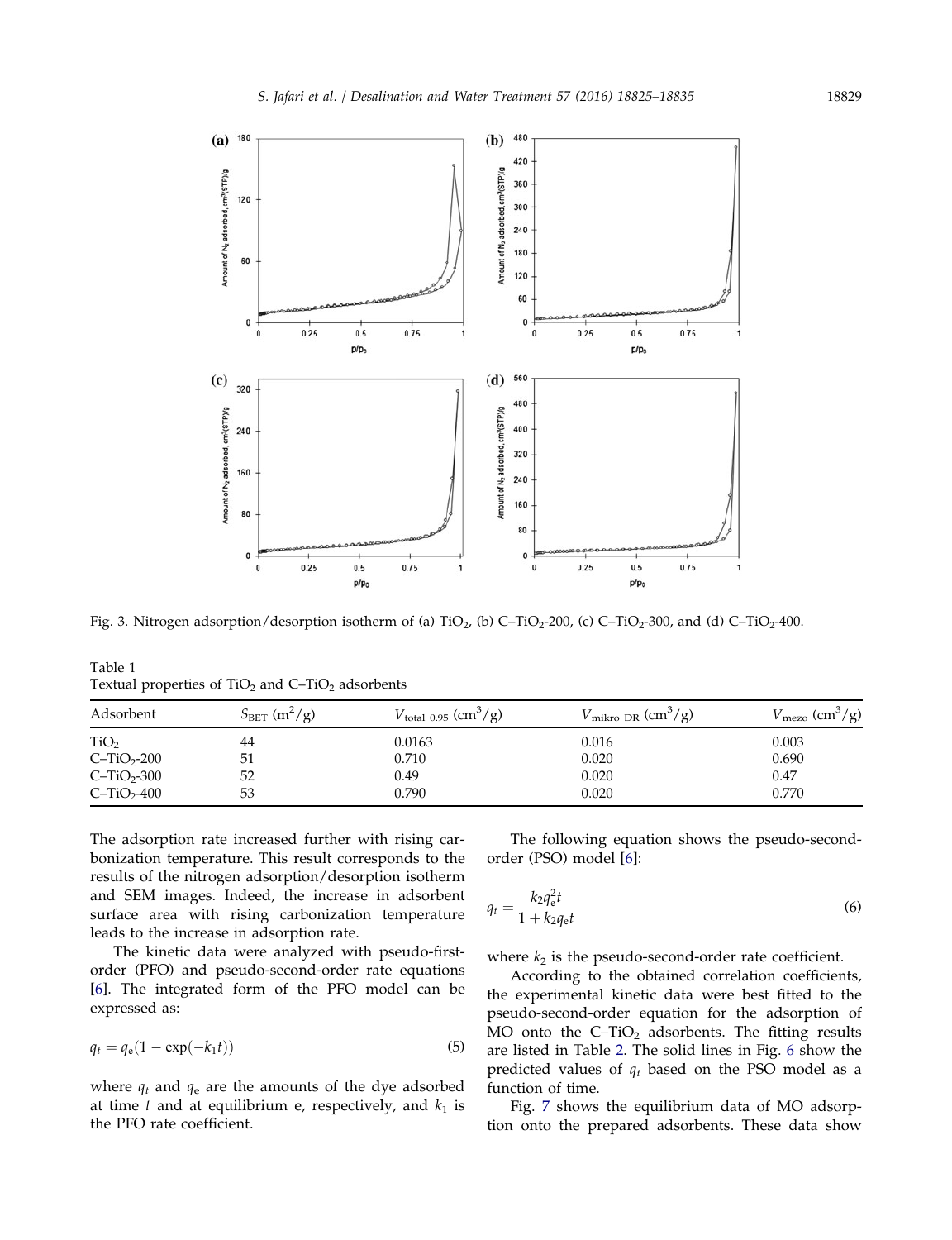<span id="page-5-0"></span>

Fig. 4. XRD patterns of the prepared adsorbents and  $TiO<sub>2</sub>$  precursor.



Fig. 5. FTIR spectra of modified and unmodified  $TiO<sub>2</sub>$  (a) C–TiO<sub>2</sub>-200, (b) C–TiO<sub>2</sub>-300, (c) C–TiO<sub>2</sub>-400, and (d) TiO<sub>2</sub>.



Fig. 6. Time dependency of the adsorption of MO by C–  $TiO<sub>2</sub>$  adsorbents. Solid and dashed lines represent the predicted  $q_t$  values by PSO model.

that while carbonization at 300 and 400˚C increases the adsorption capacity of  $C-TiO<sub>2</sub>-300$  and  $C-TiO<sub>2</sub>-400$ in comparison to unmodified  $TiO<sub>2</sub>$ , carbonization at 200℃ has no significant effect on  $C-TiO<sub>2</sub>-200$  adsorption capacity. Thus, it can be concluded that, although, carbon modification of TiO<sub>2</sub> at 200 $^{\circ}$ C increases its surface area (Table [1](#page-4-0)), which could also improve the adsorption efficiency, a large surface area does not always indicate efficient adsorption. The surface charge of adsorbents also plays a significant role in the adsorption process, and seems more important for high adsorption capacity, as discussed below.

Langmuir, Freundlich, Langmuir–Freundlich, and Temkin isotherms were used to analyze the experimental equilibrium data, and to obtain the maximum adsorption capacity of synthesized  $C-TiO<sub>2</sub>$  adsorbents for MO dye removal.

The Langmuir isotherm can be expressed as follows [[23](#page-10-0)]:

$$
q_{\rm e} = \frac{q_{\rm m} K_{\rm L} C_{\rm e}}{1 + K_{\rm L} C_{\rm e}}\tag{7}
$$

where  $q_m$  (mg/g) and  $K_L$  (L/mg) are the maximum adsorption capacity and Langmuir constant, respectively.

The following equation shows the Freundlich isotherm which described the multisite adsorption [[24\]](#page-10-0):

$$
q_{\rm e} = K_{\rm F} C_{\rm e}^{1/n} \tag{8}
$$

where  $K_F$  (mg/g)  $(L/mg)^{1/n}$  is the Freundlich constant, and the parameter  $n$  describes the system heterogeneity.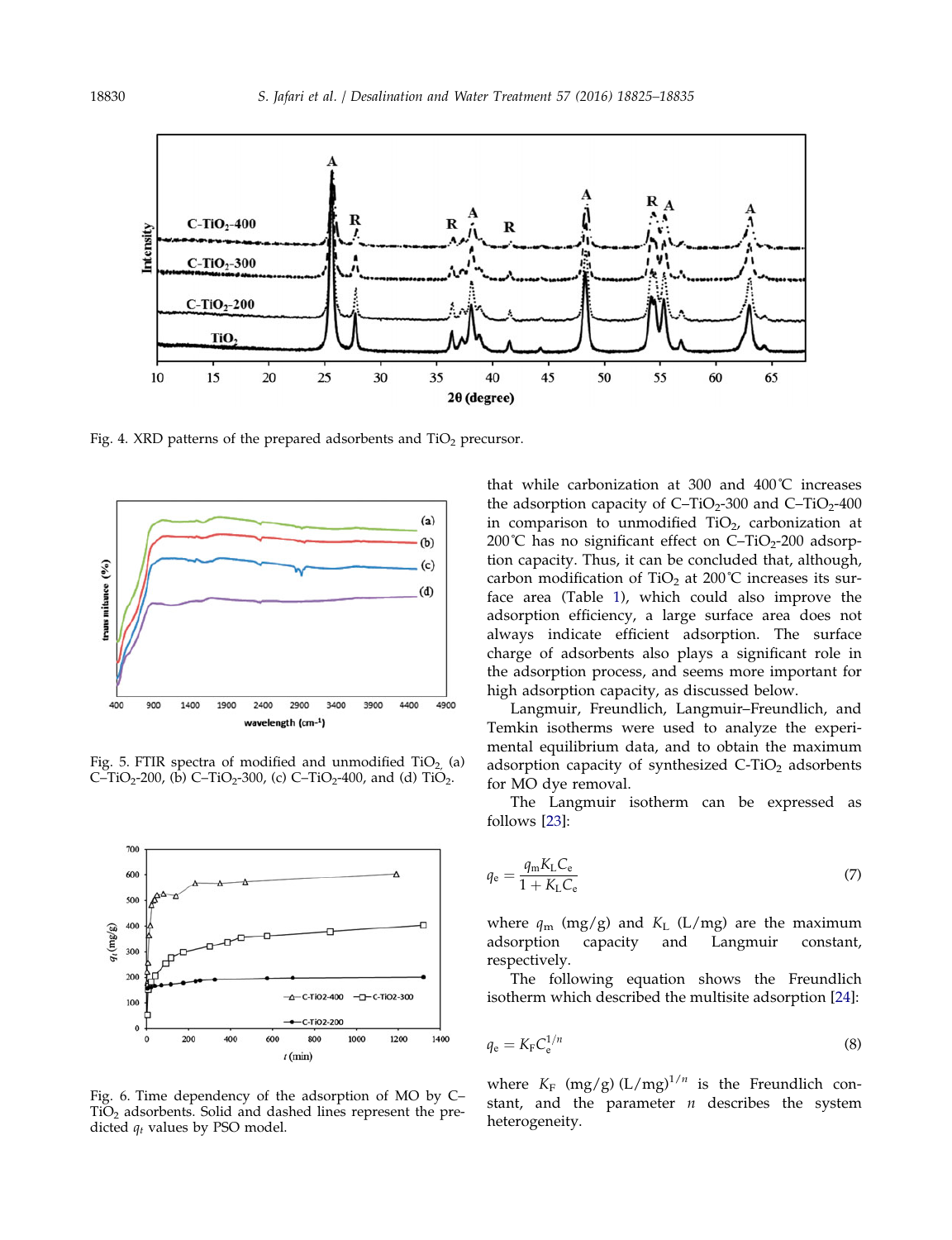| Obtained constants of PFO and PSO rate equations for the adsorption of MO onto $C-TiO2$ adsorbents |                              |                            |                            |                              |                               |                            |  |  |  |
|----------------------------------------------------------------------------------------------------|------------------------------|----------------------------|----------------------------|------------------------------|-------------------------------|----------------------------|--|--|--|
| Adsorbent                                                                                          | <b>PFO</b>                   |                            |                            | <b>PSO</b>                   |                               |                            |  |  |  |
|                                                                                                    | $q_e$ (mg/g <sub>ads</sub> ) | $k_1$ (1/min)              |                            | $q_e$ (mg/g <sub>ads</sub> ) | $k_2$ ( $g_{ads}/mg$ min)     |                            |  |  |  |
| $C-TiO2-200$<br>$C-TiO2-300$<br>$C-TiO2-400$                                                       | 201.3<br>403.9<br>520.1      | 0.0050<br>0.0044<br>0.1506 | 0.9642<br>0.8962<br>0.8644 | 200.00<br>400.00<br>588.235  | 0.00038<br>0.00006<br>0.00030 | 0.9996<br>0.9955<br>0.9956 |  |  |  |



Fig. 7. Adsorption isotherm of MO onto  $TiO<sub>2</sub>$  and C–TiO<sub>2</sub> adsorbents at 25<sup>°</sup>C.

The Langmuir–Freundlich (Sips) isotherm, which is a combination of the Langmuir and Freundlich isotherms, can be expressed as follows [\[25\]](#page-10-0):

$$
q_{e} = \frac{q_{m}K_{s}C_{e}^{1/n}}{1 + K_{s}C_{e}^{1/n}}
$$
\n(9)

where  $K_s$  (l/mg)<sup>1/n</sup> is the adsorption constant.

<span id="page-6-0"></span>Table 2

The Temkin isotherm, [[26](#page-10-0)] which is a two-parameter adsorption isotherm, can be expressed as below:

$$
q_{\rm e} = \alpha \ln(\beta C_{\rm e}) \tag{10}
$$

where  $\alpha$  and  $\beta$  are the isotherm constants.

The results of fitting to the adsorption isotherm models are listed in Table [3.](#page-7-0) According to the obtained correlation coefficients, the experimental equilibrium data for the adsorption of MO onto  $TiO<sub>2</sub>$ and  $C-TiO<sub>2</sub>-200$  were fitted to the Freundlich isotherm and those for adsorption onto  $C-TiO<sub>2</sub>-300$ and  $C-TiO<sub>2</sub>-400$  were best fitted to the Langmuir– Freundlich isotherm. The predicted values of  $q_e$ based on the Langmuir–Freundlich equation are presented in Fig. 7 as solid lines.

# 3.3. Effect of pH and ZP

The pH of the solution is an effective function in dye removal efficiency, especially in the case of semiconductor adsorbents. Thus, the removal percentages of MO by  $C-TiO<sub>2</sub>$  adsorbents were investigated at different pH.

Fig. [8](#page-7-0)(a–c) show the removal percentage of MO by carbon-modified  $TiO<sub>2</sub>$  adsorbents at different pH. The maximum removal efficiency was observed at pH 6 and 4 for  $C-TiO<sub>2</sub>-200$  and  $C-TiO<sub>2</sub>-300$ , respectively. In the case of  $C-TiO<sub>2</sub>-400$ , the maximum removal percentage was achieved in an acidic medium up to pH 4, and then decreased slightly. For  $C-TiO<sub>2</sub>-200$ , C–TiO<sub>2</sub>-300, and C–TiO<sub>2</sub>-400, the point of zero charge ( $pH<sub>PZC</sub>$ ) was found to be at  $pH$  6.53, 5.19, and 4.48, respectively, while the  $pH_{PZC}$  for unmodified  $TiO<sub>2</sub>$ was around 6.13 (data not shown). A change in  $pH_{PZC}$ after modification was caused by the presence of methyl groups on the surface of the modified  $TiO<sub>2</sub>$ .

The adsorbent surface has a negative charge at solution pH higher than  $pH_{PZC}$ , while the surface charge is positive at pH lower than  $pH_{PZC}$  [[27](#page-10-0)].

Fig. [9](#page-8-0) shows the chemical structure of MO in acidic and basic media. In the case of  $C-TiO<sub>2</sub>-200$  and  $C-TiO<sub>2</sub>-300$ , high removal efficiency was reached in an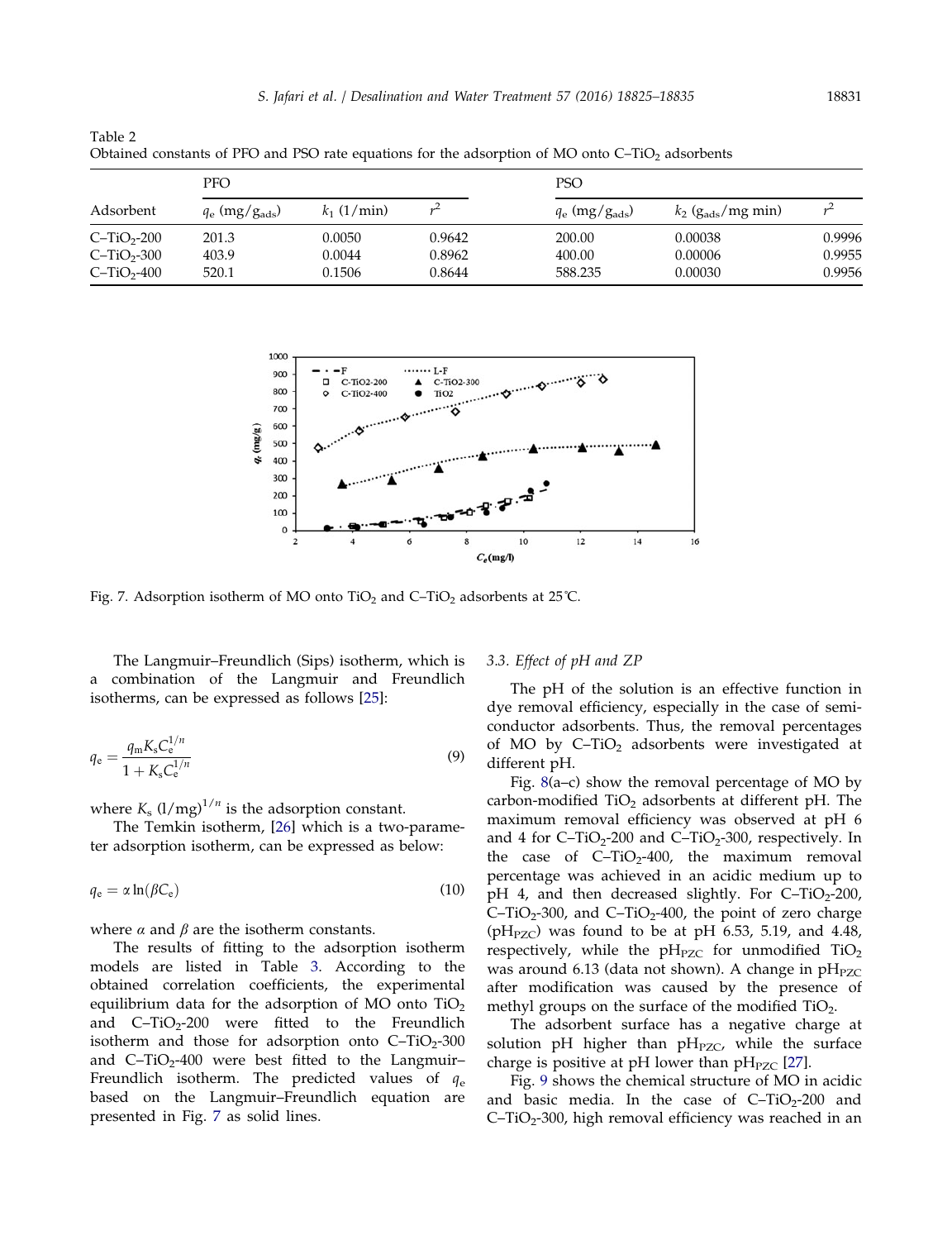| Isotherm models     |                                    | TiO <sub>2</sub> | $C-TiO2-200$ | $C-TiO2-300$ | $C-TiO2-400$ |
|---------------------|------------------------------------|------------------|--------------|--------------|--------------|
| Langmuir            | $K_L$ (L/mg)                       | 3.000            | 4.367        | 137.475      | 182.936      |
|                     | $q_{\rm m}$ (mg/g)                 | 0.0288           | 0.018        | 0.0007       | 0.0003       |
|                     |                                    | 0.8875           | 0.9584       | 0.7260       | 0.9668       |
| Freundlich          | $K_F$ (L mg <sup>(1-1/n)</sup> /g) | 0.1822           | 1.059        | 141.982      | 321.436      |
|                     | n                                  | 0.442            | 0.452        | 0.479        | 0.393        |
|                     | $^{2}$                             | 0.9304           | 0.968        | 0.9307       | 0.9905       |
| Langmuir-Freundlich | $K_{L-F}$ (L/mg)                   | 0.0624           | 0.057        | 0.0015       | 0.0018       |
|                     | $q_{\rm m}$ (mg/g)                 | 47.619           | 171.428      | 500.000      | 909.090      |
|                     | n                                  | 0.90             | 0.90         | 0.25         | 0.25         |
|                     | $^{2}$                             | 0.8714           | 0.9488       | 0.9982       | 0.9990       |
| Tempkin             | b                                  | 180.66           | 53.373       | 189.000      | 354.43       |
|                     |                                    | 0.6968           | 0.433        | 0.9271       | 0.8516       |

<span id="page-7-0"></span>Table 3 Obtained isotherm constants for adsorption of MO onto  $TiO<sub>2</sub>$  and  $C-TiO<sub>2</sub>$  adsorbents



Fig. 8. Removal percentage of MO by (a)  $C-TiO<sub>2</sub>$ -200 (b)  $C-TiO<sub>2</sub>$ -300 and (c)  $C-TiO<sub>2</sub>$ -400 at different pH.

acidic medium, while basic pH decreased the removal percentages. Thus, in acidic media (lower than  $pH_{pzc}$ of 6.53 and 5.19 for  $C-TiO_2-200$  and  $C-TiO_2-300$ , respectively), the strong attractive interaction between the  $-SO_3^-$  group of MO and positive surface of the mentioned adsorbents causes maximum removal efficiency. At basic pH, the repulsion interaction between the negative end of the MO molecules and negative surface of the  $C-TiO<sub>2</sub>-200$  and  $C-TiO<sub>2</sub>-300$  decreased the removal percentages.

As shown in Fig. 8(c), the removal percentage of MO by  $C-TiO<sub>2</sub>-400$  almost remains unchanged at acidic and basic pH. This suggests that MO molecules are not adsorbed through the ionic – $\mathrm{SO}_3^-$  group [\[5](#page-10-0)]. It seems that MO adsorption is due to the interaction between the central nitrogen or benzene rings and the surface of  $C-TiO<sub>2</sub>-400$ .

ZP was measured to illustrate the mechanism of the pH effect on MO removal efficiency by  $C-TiO<sub>2</sub>$  adsorbents. It was very difficult to make this type of modified  $TiO<sub>2</sub>$  nanoparticle disperse homogeneously into the aqueous solution, especially as dispersion takes a long time. Triton was therefore used to pre-disperse the adsorbents in deionized water. As can be seen from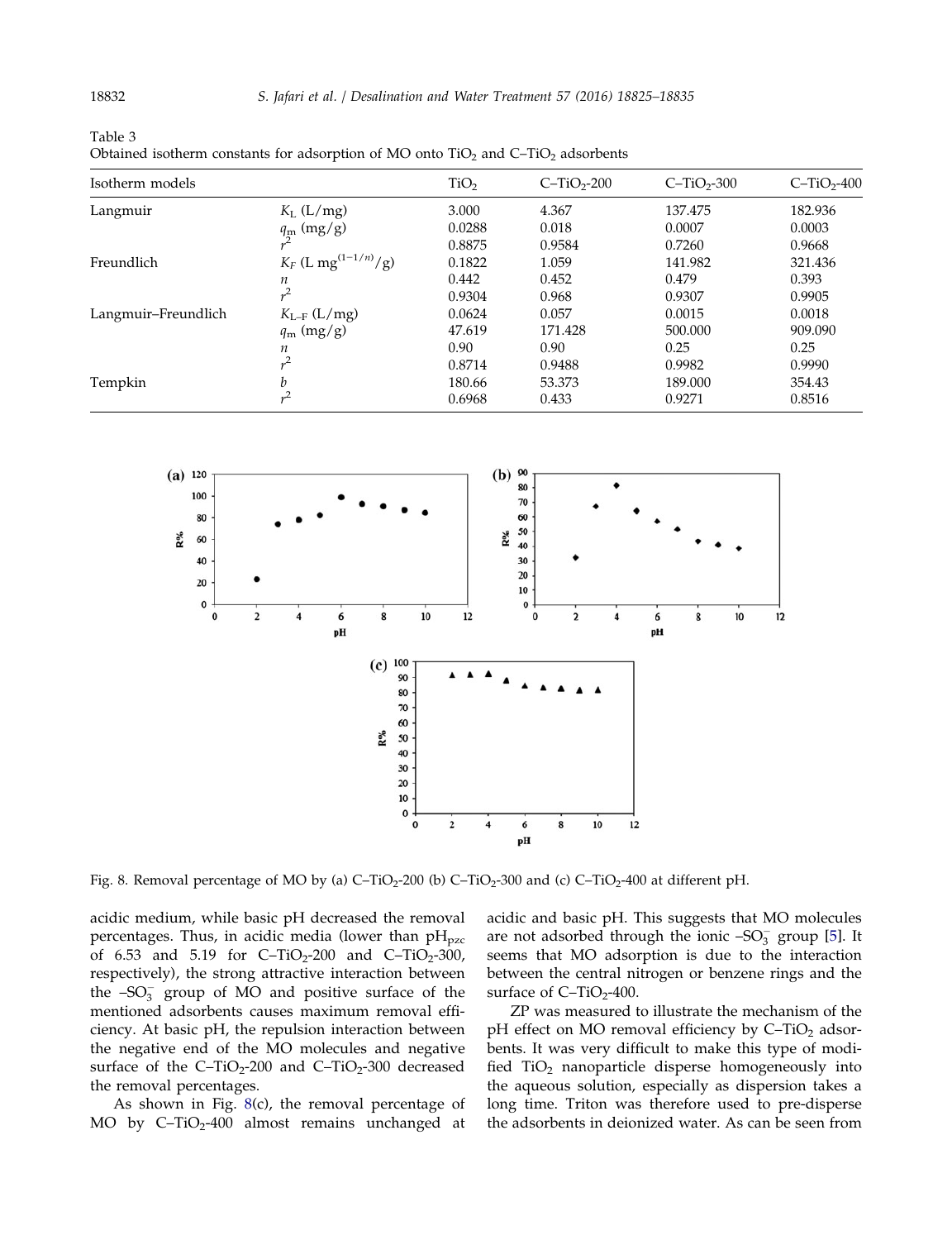<span id="page-8-0"></span>

Fig. 9. MO structure at (a) acidic and (b) basic mediums.

Fig. 10, the  $TiO<sub>2</sub>$  surface has a highly negative ZP in suspension, leading to repulsion between particles. In contrast, the modified  $TiO<sub>2</sub>$  had a significantly lower ZP (the ZP of TiO<sub>2</sub>, C–TiO<sub>2</sub>-200, C–TiO<sub>2</sub>-300, and C-TiO<sub>2</sub>-400 are  $-32.2$ ,  $-23.3$ ,  $-15.2$ , and  $-10.8$  mV, respectively). Thus, the decline in negative ZP not only leads to flocculation [[1](#page-9-0)], but also causes better adsorption of MO onto modified  $TiO<sub>2</sub>$  than unmodified  $TiO<sub>2</sub>$ . Furthermore, carbonization at 200˚C led to a slight decrease in the ZP of  $C-TiO<sub>2</sub>-200$  as compared to unmodified  $TiO<sub>2</sub>$ , while adsorbents prepared at 300 and  $400^{\circ}$ C demonstrated a large change in ZP. Thus, the adsorption capacity of unmodified  $TiO<sub>2</sub>$  and C–TiO<sub>2</sub>-200 is almost the same (Fig. [7\)](#page-6-0). The much lower ZP of  $C-TiO<sub>2</sub>$ -300 and  $C-TiO<sub>2</sub>$ -400 is due to their higher adsorption capacity. This may suggest that the electrostatic interaction between the dye- $(C-TiO<sub>2</sub>)$  complex and negatively charged surface of heat-treated  $TiO<sub>2</sub>$ becomes dominant. In addition, the interaction mechanism of dye molecules and the sample calcined at different temperatures are different; the interaction is stronger at high temperatures.



#### 3.4. Desorption and regeneration studies

The results of the adsorption/desorption experiments are shown in Fig. 11. These results approve the electrostatic interaction between MO and  $C-TiO<sub>2</sub>$ adsorbents, since this interaction is limited by NaOH solution.

Although the removal efficiency decreased by 30, 24, and 19% after five cycles for  $C-TiO<sub>2</sub>-200$ ,  $C-TiO<sub>2</sub>-$ 300, and  $C-TiO<sub>2</sub>-400$ , respectively, it remained above 50% for all  $C-TiO<sub>2</sub>$  adsorbents. Thus, all prepared adsorbents, especially  $C-TiO<sub>2</sub>-400$  (with its 19% efficiency decrease), could be reused at least five times, which is both highly economical and practical.

# 3.5. Adsorption mechanism

The Weber–Morris intraparticle diffusion model was applied to identify the adsorption mechanism of MO adsorption onto the modified  $TiO<sub>2</sub>$ . This model, which includes terms to account for both intraparticle diffusion and boundary layer diffusion, is expressed as follows:

$$
q_t = K_{\text{dif}}t^{0.5} + C_i \tag{11}
$$

where  $K_{\text{dif}}$  (mg/g min<sup>-0.5</sup>) is the rate constant of intraparticle diffusion and  $C_i$  (mg/g) stands for thickness of the boundary layer.

The plot of  $q_t$  vs.  $t^{0.5}$  for MO adsorption on C–TiO<sub>2</sub>-200, C-TiO<sub>2</sub>-300, and C-TiO<sub>2</sub>-400 are illustrated in Fig. [12](#page-9-0). It can be seen from Fig. 12(a) that  $q_t$  was plotted against  $t^{0.5}$  in a straight line with an intercept  $(C_i)$ . This indicates that the intraparticle diffusion was important, but not the only rate-determining step in the adsorption process. Moreover, the obtained intercept value  $(C_i = 1.579 \text{ mg/g})$  is positive, indicating rapid adsorption in a short period of time. Furthermore, the



Fig. 10. ZPs of TiO<sub>2</sub> and C–TiO<sub>2</sub> adsorbents. Fig. 11. Regeneration studies of C–TiO<sub>2</sub> adsorbent.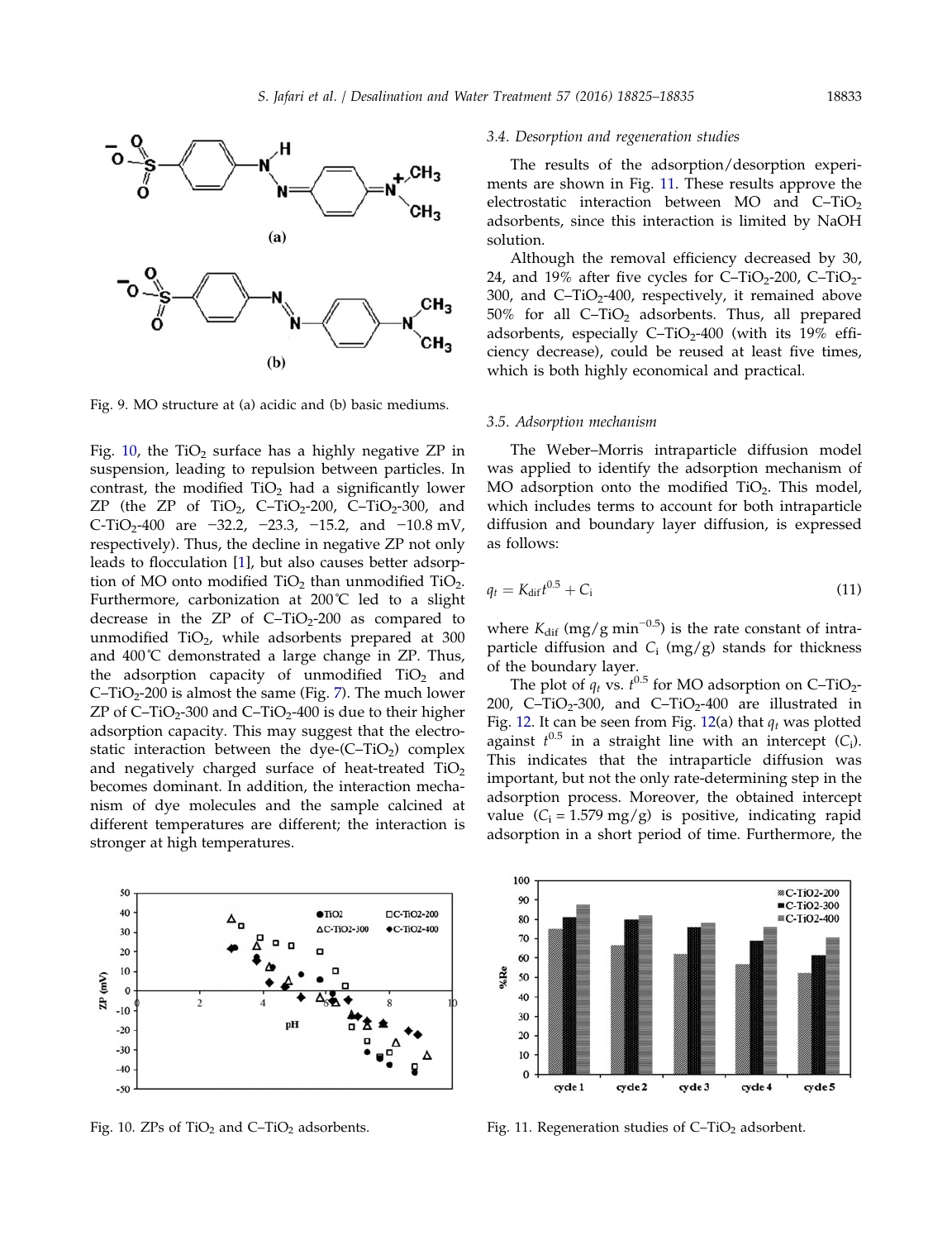<span id="page-9-0"></span>

Fig. 12. The intraparticle diffusion plot for adsorption of MO onto (a)  $C-TiO_2-200$ , (b)  $C-TiO_2-300$  and (c)  $C-TiO_2-400$ .

rate constant ( $K_{\text{dif}} = 0.145 \text{ mg/g min}^{0.5}$ ) indicates a rapid diffusion process. Fig. 12(b) and (c) shows the intraparticle diffusion plots for MO adsorption onto  $C-TiO<sub>2</sub>-300$ and  $C-TiO<sub>2</sub>-400$ , which reveal the same general features as the multi-linear  $q_t$  vs.  $t^{0.5}$  plot. The whole adsorption process for  $C-TiO<sub>2</sub>-400$  and  $C-TiO<sub>2</sub>-300$  consist of two and three steps, respectively. In  $C-TiO<sub>2</sub>-300$ , the initial sharply sloped portion of 2–6 min may occur due to the small particle size noted above, indicating external surface adsorption. The second step is the gradual adsorption stage from 6 to 114 min, during which intraparticle diffusion may be the rate-limiting step. The third and final equilibrium stage beyond 22 h corresponds to the slowing down of intraparticle diffusion due to low solute concentrations in the solution. When adsorption has reached saturation on the exterior surface, the MO ions may have entered the pore surface, which is hydrated in liquid phase. In  $C-TiO<sub>2</sub>-400$  (Fig. 12(c)) an initial curved portion representing increased sorption is followed by a linear portion as equilibrium is attained. The primary linear portion at 2–30 min may be attributed to the external surface, and the second curved portion (beyond 22 h) may be ascribed to the pore diffusion or intraparticle diffusion. Two distinct linear regions of differing slopes are visible on the graph, indicating that intraparticle diffusion is involved in the adsorption process, but is not the only rate-limiting mechanism. Other mechanisms may also simultaneously control the rate of MO adsorption onto  $C-TiO<sub>2</sub>$ -400; further investigation is required in order to describe these.

## 4. Conclusions

Carbon-modified  $TiO<sub>2</sub>$  adsorbents were prepared at different carbonization temperatures (200–400˚C), and used for the adsorptive removal of MO dye pollutant from aqueous solution. Our results show that MO dye pollutant was rapidly removed by all  $C-TiO<sub>2</sub>$ adsorbents; the adsorption process took less than 1 h. It was revealed that the MO adsorption capacity of  $TiO<sub>2</sub>$  increases by carbon modification. Changing the carbonization temperature had no significant effect on the surface area of  $TiO<sub>2</sub>$ , but did enhance maximum adsorption capacity, which might be due to the increase in adsorbent ZP. The Freundlich adsorption model was found to fit well for  $TiO<sub>2</sub>$  and  $C-TiO<sub>2</sub>-200$ , while carbon-modified  $TiO<sub>2</sub>$  fitted the Langmuir-Freundlich model at higher temperatures. All the prepared adsorbents could be regenerated at least five times and used as economical adsorbents in purification applications.

#### References

- [1] M. Janus, E. Kusiak, J. Choina, J. Ziebro, A.W. Morawski, Enhanced adsorption of two azo dyes produced by carbon modification of  $TiO<sub>2</sub>$ , Desalination 249 (2009) 359–363.
- [2] J. Chen, L. Zhu, Catalytic degradation of Orange II by UV-Fenton with hydroxyl-Fe-pillared bentonite in water, Chemosphere 65 (2006) 1249–1255.
- [3] E. Guibal, J. Roussy, Coagulation and flocculation of dye-containing solutions using a biopolymer (Chitosan), React. Funct. Polym. 67 (2007) 33–42.